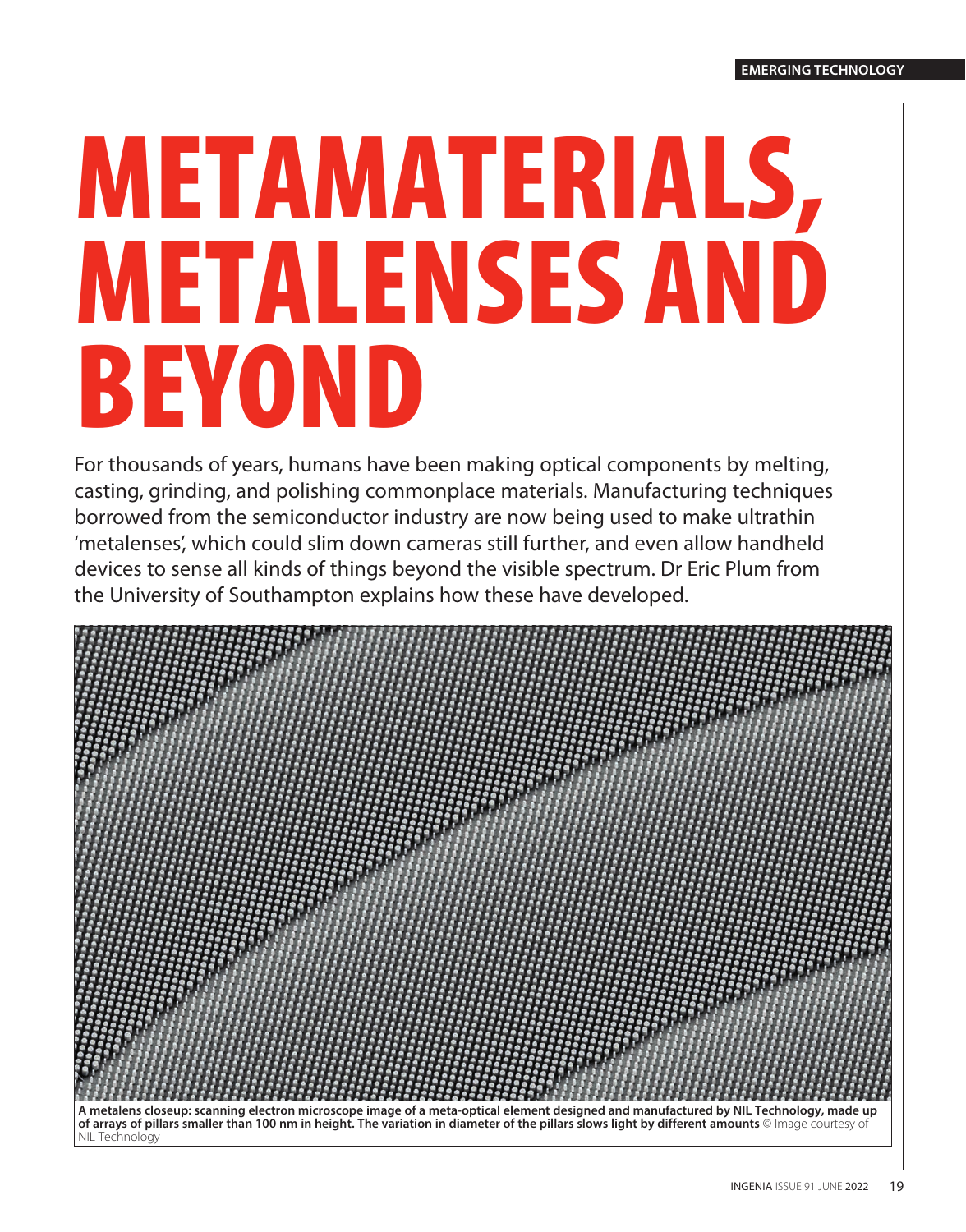Made from volcanic glass, the first known artificial mirrors date back 8,000 years; while Egyptian hieroglyphs suggest that lenses were already used in ancient Egypt. One of the earliest known lenses, made in about 750 to 710BCE, is a polished quartz crystal that may have been used as a magnifying glass. A few hundred years later, Greek writers reference burningglasses used to make fire – to the detriment of enemy ships if Archimedes is to be believed. The Roman Emperor Nero was even said to have used a concave emerald to watch the gladiators (thought to be for correcting near-sightedness or perhaps a kind of sunglass).

Optical technologies have clearly come a long way since then. Today, lenses can be massmanufactured and precisely shaped to fit any number of functions, whether it's capturing macro images on a smartphone, observing the very large or very small with telescopes and microscopes, or simply correcting astigmatism. But despite this huge progress in optical engineering, the basic principles have remained the same.

Modern optical technology – such as cameras, microscopes, or telescopes – is still largely based on lenses and mirrors, and this is key in determining their size and weight. Indeed, the ever-decreasing thickness of the modern smartphone is partially determined by the thickness

of the stack of lenses within its camera. This is the reason for the so-called 'camera bump' on most phones – where the lens of the camera protrudes beyond the flat body of the phone.

About two decades ago, early research into metamaterials began. These materials have unusual properties not found in nature, thanks to the shape, symmetry and composition of their nanoscale building blocks. Now, the same nanofabrication techniques that have enabled manufacturers to pack increasingly more transistors

onto computer chips are being explored to make metamaterials with exciting optical properties. Not only could these make smartphones and cameras even more compact – they could also bring new kinds of sensing out of the lab and into entirely new places.

## MICROSCALE OPTICS AND METAMATERIALS

The optical properties of materials are controlled by their structure on the sub-wavelength scale.

For light, with wavelengths

of hundreds of nanometres (nm) – billionths of a metre – this is the arrangement of atoms, molecules, and the repeating lattice structure of crystals. Structural features this size interact with light in unique ways. For example, calcite's crystal lattice produces birefringent properties, meaning that it doubly refracts light (which creates a double image of objects seen through the transparent crystal). A Christmastree-like nanostructure is why the *Morpho* butterfly's wings

### **Did you know?**

- Most current smartphones have a stack of six or seven lenses in their cameras
- Metalenses can be 100x thinner than a human hair, and focus light with nanopillars rather than curved glass
- They could replace stacks of lenses in current cameras and even help us see smaller than the diffraction limit of light

appear so vividly blue, as light diffracts on the nanotrees and interferes.

Using nanofabrication to engineer the structure of materials on this scale allows us to make metamaterials. When metamaterials emerged at the beginning of the 21<sup>st</sup> century, initial excitement was driven by the opportunity to engineer exotic properties: in particular, cloaking materials, and zero and negative refractive index materials. Cloaking materials have received much fanfare in the press as a way to make an object invisible by guiding light around it to hide it from view. Meanwhile, zero refractive index materials can be used to enhance nonlinear optical effects, for example to make artificial materials that can efficiently change the colour of light. On the other hand, a material with a refractive index of −1 could be used to make a perfect lens (with infinite resolution).

Arranging the same nanoscale components in different ways can result in drastic changes in a material's properties. This can be easily understood by considering carbon atoms, which can form the soft, black graphite found in pencils, or brilliant, transparent,

and hard diamond (not to mention fullerenes, graphene, and carbon nanotubes, which all have radically different properties again).

Metamaterials consist of metamolecules, which may be reconfigured to change the metamaterial's properties. 'Controllable metamaterial' (above) shows an example of a device in which individual nanowires can be moved independently by electrical currents. Although the device shown is a proof of principle, with careful engineering, similar metamaterial devices could be used as spatial light modulators (like those that manipulate light in projectors) for creating holographic videos. Structures like this have been shown to respond to temperature, electric or magnetic fields, sound, and even light. This provides an opportunity to develop smart materials and sensors typical for applications like magnetic field sensing or radiation detection with very high spatial resolution.



LENSES YET

Today however, the metamaterials advance that's

on the brink of making a commercial impact is the metalens, which could transform the size, weight and complexity of optical systems. If cameras and phones are to continue on their trajectory of miniaturisation, conventional glass or plastic lenses won't cut it. As illustrated in the 'Slowing down light' figure (above), these refractive lenses work by slowing down and therefore bending wavefronts of light, which requires them to be thick in certain regions.

Shrinking a lens down to an essentially flat surface requires a different approach. In a typical metalens, a surface (such as a flat, ultrathin piece of glass) is covered in nanoscale pillars. The size of the pillar determines how much it will delay light. To be able to delay the light field efficiently, the pillars need to be made from a material with a high refractive index, while low absorption is needed to make a transparent lens. Typical metalenses for visible light use titanium dioxide (widely used



**(Main image) The Morpho butterfly's iridescent blue wings are made up of thousands of scales**  © Unsplash**. (Inset) The Christmas-tree-like nanostructures, seen here through a scanning electron microscope, are responsible for its vivid colour because of the way they interact with light**  © Shinya Yoshioka, Osaka University

**Controllable metamaterial:** an artificial metamaterial that can be reconfigured to control its properties in specific areas. When an electrical current is applied to an individual nanowire (zig-zag-shape), the nanowire is heated, thermally expands and is displaced. This change in the metamaterial's structure on the nanoscale results in a change of its optical properties. This 100 nm-thick metamaterial, made from gold on silicon nitride, was made using focused ion beam milling at the University of Southampton © Nanophotonics & Metamaterials Group, University of Southampton

> **Slowing down light:** a convex focusing glass lens slows down light for longer at its centre (the more glass, the more delay), than at its edges, bending the wavefronts of the light towards a focal spot. A large-diameter lens that focuses light strongly must be thick as it needs to delay light a lot at its centre. In contrast, a metalens uses nanostructures that reradiate the incident light with the right delay. Thanks to the nanostructures, the thickness of the lens is less than 1 μm. For comparison, a human hair is typically 70 μm thick.